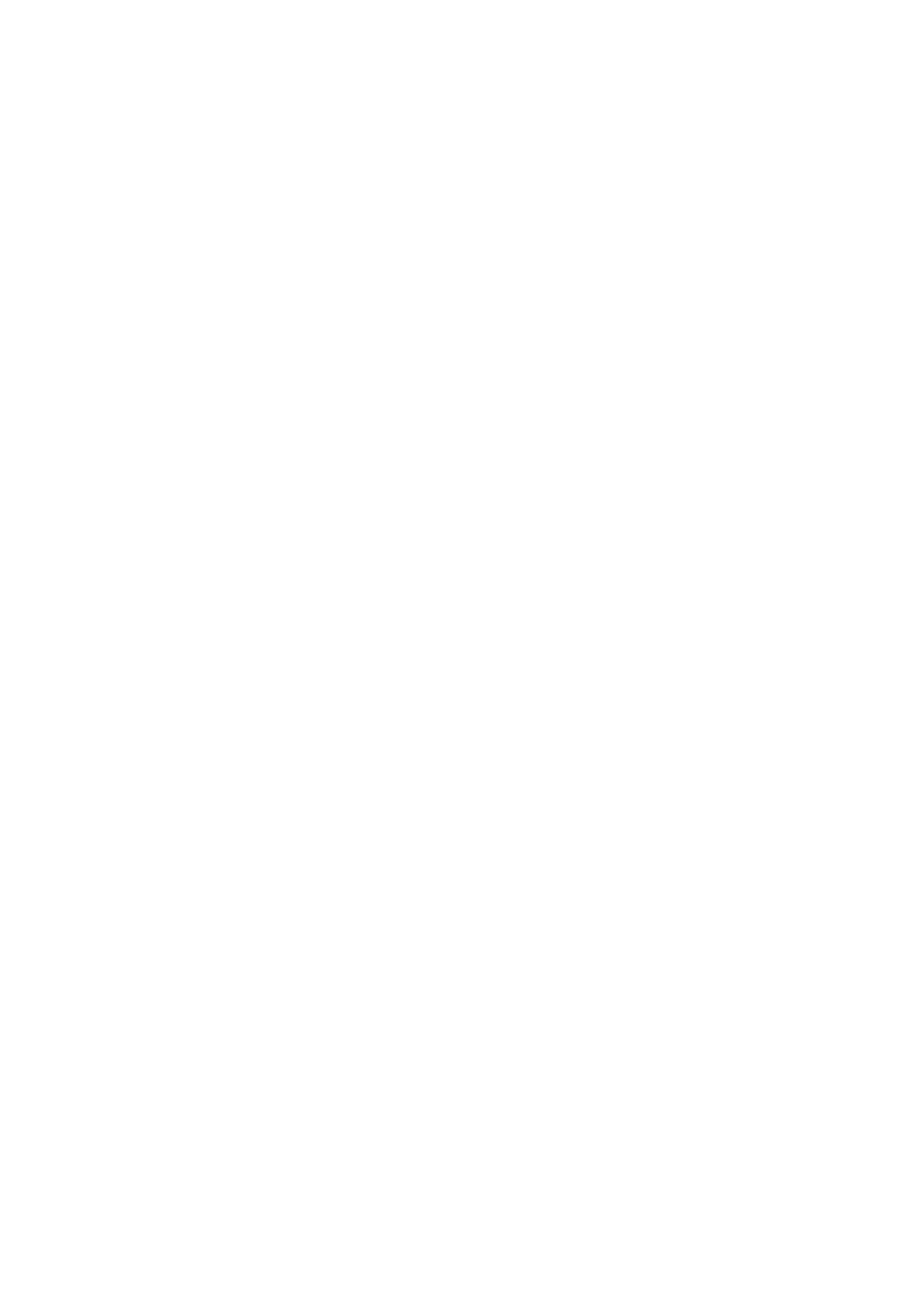# **Contents**

| 1.0<br><b>Introduction and background</b> |                                                                    |          |  |  |
|-------------------------------------------|--------------------------------------------------------------------|----------|--|--|
| 2.0                                       | <b>Context of Care</b>                                             | 5        |  |  |
| 3.0                                       | <b>Scope, Aim and Objectives</b>                                   | $5 - 6$  |  |  |
| 4.0                                       | <b>Methodology Overview</b>                                        | 6        |  |  |
| 5.0                                       | <b>Resources</b>                                                   | 6        |  |  |
| 6.0                                       | <b>Project Screening</b>                                           | 7        |  |  |
| 7.0                                       | <b>Evaluation</b>                                                  | 7        |  |  |
|                                           | Appendix 1: Overview of the Workshop 11 <sup>th</sup> October 2016 | 8        |  |  |
|                                           | Appendix 2: Membership of Task and Finish Group Sub-Group          | $9 - 10$ |  |  |
|                                           | <b>Appendix 3: Project Work Plan</b>                               | 11       |  |  |
|                                           | <b>Appendix 3: Risk and Equality Screening</b>                     | 12 - 13  |  |  |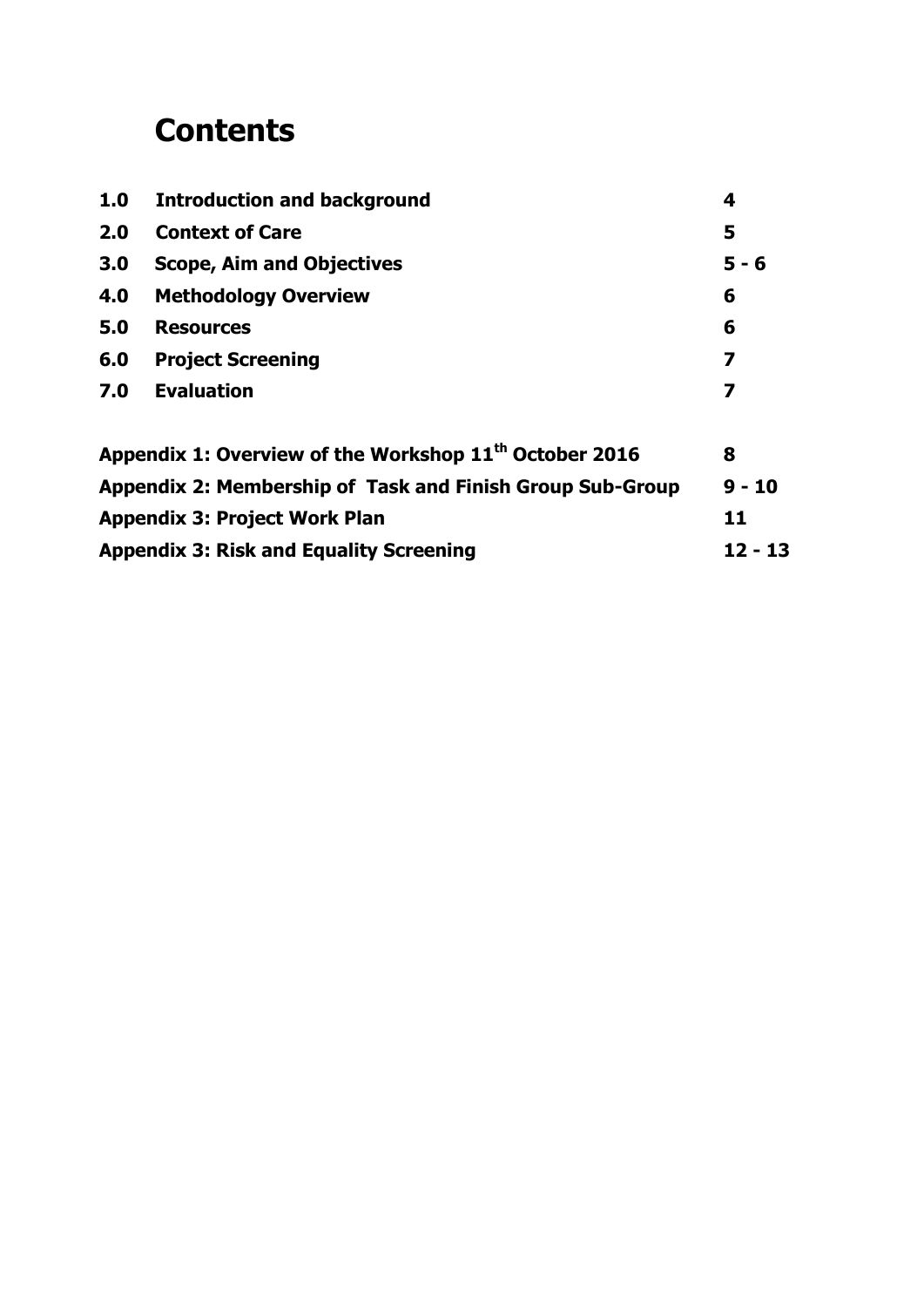#### **Delegation of Nursing and Midwifery Care: A Future Framework**

#### **1.0 Introduction and Background**

- 1.1 Section 11 of the Nursing and Midwifery Council Code<sup>1</sup> states clearly that registrants are accountable for decisions to delegate tasks and duties to other people. That includes the responsibility to *confirm that the outcome of any*  $\textit{task}^2$  delegated *meets the required standard* <sup>3</sup> for the task.
- 1.2 The ability to delegate safely is a critical requirement and competence for the  $21<sup>st</sup>$  century healthcare worker. The process of delegating aspects of nursing and midwifery care in Northern Ireland is variable across services, inconsistencies in rigour in decision making as to what is deemed appropriate to delegatee in existence and also in governance and accountability frameworks. Consequently, there is the potential for patient safety and the quality of care provided to be compromised.
- 1.3 Following discussion at the regional Central Nursing and Midwifery Advisory Committee (CNMAC) meeting in June 2014, it was agreed that the practice of delegating aspects of nursing care in Northern Ireland required further exploration. Following a range of activities carried forward by the Health and Social Care (HSC) Clinical Education Centre (CEC), and Northern Ireland Practice and Education Council for Nursing and Midwifery (NIPEC) under the commission of the Chief Nursing officer (CNO), Department of Health (DoH), a number of priorities were presented to CNMAC in December 2015, to determine immediate and future action, ensuring that the process of delegation of nursing and midwifery care at a local and regional level would meet the requirements of the Nursing and Midwifery Council (NMC)  $Code<sup>4</sup>$  and support the highest possible level of patient/client safety. The priorities included:
	- A review/refresh of the existing Delegation Framework for nursing and midwifery Staff<sup>5</sup> within a multi-disciplinary approach if possible.
	- Consideration of assessment of risk along with guidance and the effective use of a traffic light system that is explicit regarding activity that should not be delegated.
- 1.6 Subsequently, Kathy Fodey, Director of Regulation and Nursing, Regulation and Quality Improvement Authority (RQIA) and Colum Conway, Chief Executive, Northern Ireland Social Care Council (NISCC) were asked to jointly chair a Task and Finish Group on behalf of the CNO, to develop an approach to delegation of nursing and midwifery practice that addresses these priorities. The final product will be reported to CNO via CNMAC.

 $\overline{\phantom{a}}$  $<sup>1</sup>$  Nursing and Midwifery Council (2015) The Code: Professional Standards of Practice and Behaviour for Nurses and</sup> Midwives. London: NMC. Page 10.

<sup>&</sup>lt;sup>2</sup> *Ibid,* n 1.

 $^3$  *Ibid,* n 1.

<sup>&</sup>lt;sup>4</sup> *Ibid* , n 1.

<sup>&</sup>lt;sup>5</sup> Central Nursing Advisory Committee. (2009). Central Nursing Advisory Committee Delegation Decision Making Framework. Belfast, DHSSPSNI.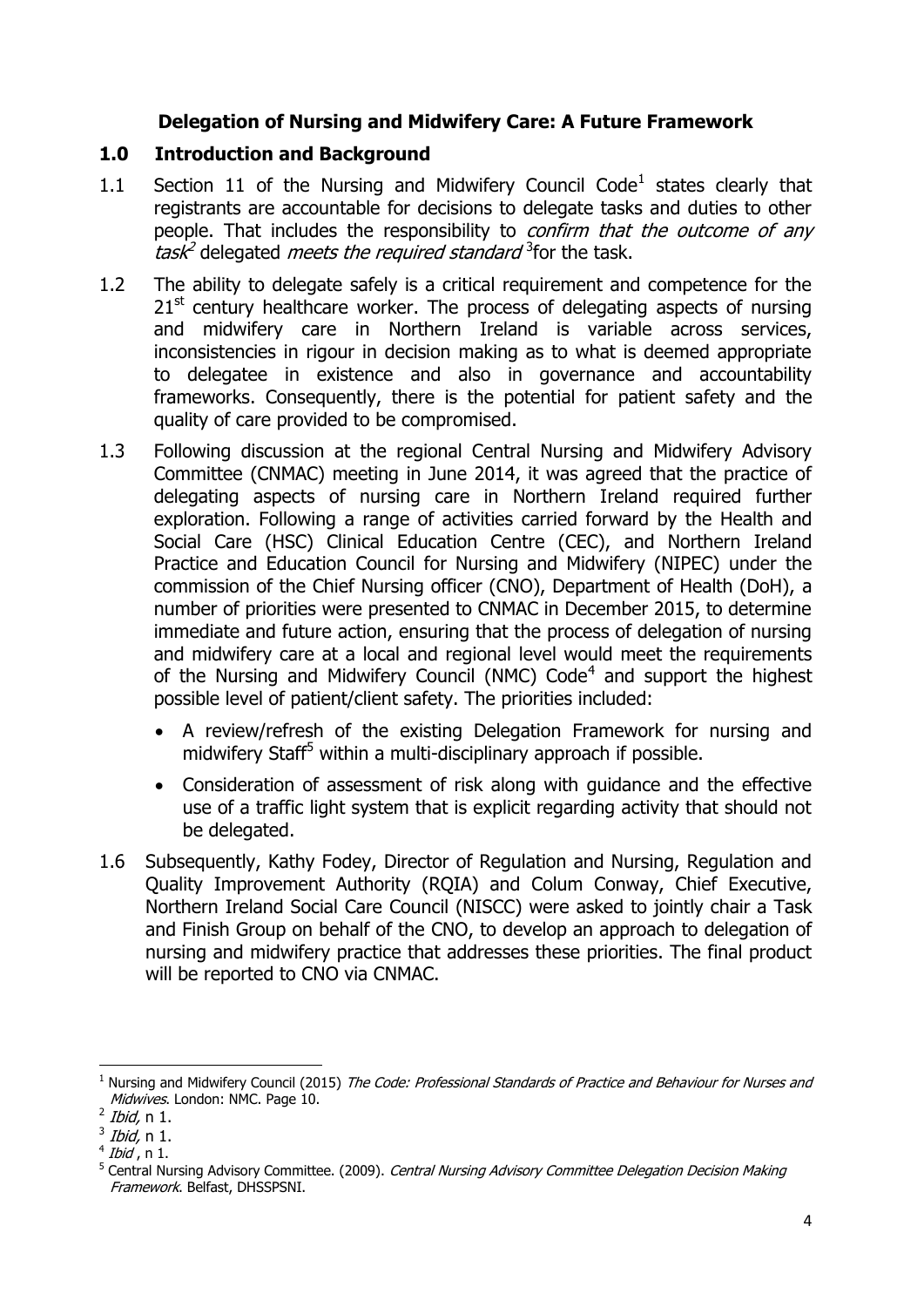#### **2.0 Context of Care**

- 2.1 The public in Northern Ireland (NI) are living longer, often with long-term health conditions and are having fewer children. Estimated figures indicate that by 2026, for the first time there will be more over 65s than there are  $16s<sup>6</sup>$ . whilst this is a measure of the success of our services in NI, it also brings challenges in terms of the demands and pressures on HSC services. Efficient use of HSC resources, the pace of innovation, recruitment challenges and inefficient delivery models state the case for change, outlined in the strategic direction of the ministerial statement within Health and Wellbeing 2026: Delivering Together<sup>7</sup>.
- 2.2 The advent of a new outcomes based approach in the draft Programme for Government<sup>8</sup> puts an onus on all services to work together, across silos and boundaries to deliver the best outcomes for the population of NI.
- 2.3 It is recognised, therefore, that links exist across the health and social care system and in all sectors, relating to the future direction of services to support, enable and promote independence, health and wellbeing in the place of the person's choice, as far as is possible.
- 2.4 Accordingly, the focus of this project is centred on the person being cared for and the need to reach agreement on a scheme of delegation that supports safe, effective, person-centred nursing and midwifery practice, recognising the future health and social care context.

#### **3.0 Scope, Aim and Objectives**

#### Scope

The delegation framework will:

- satisfy the requirements of the NMC Code
- support the delivery of person centred outcomes for care and service
- work in both primary and community care contexts
- utilise a decision making approach that informs effective and consistent decision making
- identify challenges to implementation and signpost where further work may be required

Aim:

3.1 To develop proposals for a Delegation Framework for nursing and midwifery practice in Northern Ireland to ensure that the process of delegation at a local and regional level will meet the requirements of the Nursing and Midwifery Council (NMC) Code $9$  and support the highest possible level of patient/client safety.

l Department of Health. (2016). Health and Wellbeing 2026: Delivering Together. Belfast, DoH.

<sup>&</sup>lt;sup>7</sup> Ibid, N5.

Northern Ireland Executive. (2016). Draft Programme for Government Framework 2016 - 2021. Available for download at:

<https://www.northernireland.gov.uk/sites/default/files/consultations/newnigov/draft-pfg-framework-2016-21.pdf>

<sup>&</sup>lt;sup>9</sup> Nursing and Midwifery Council. (2015) The Code: Professional standards of practice and behaviour for nurses and midwives. London, NMC.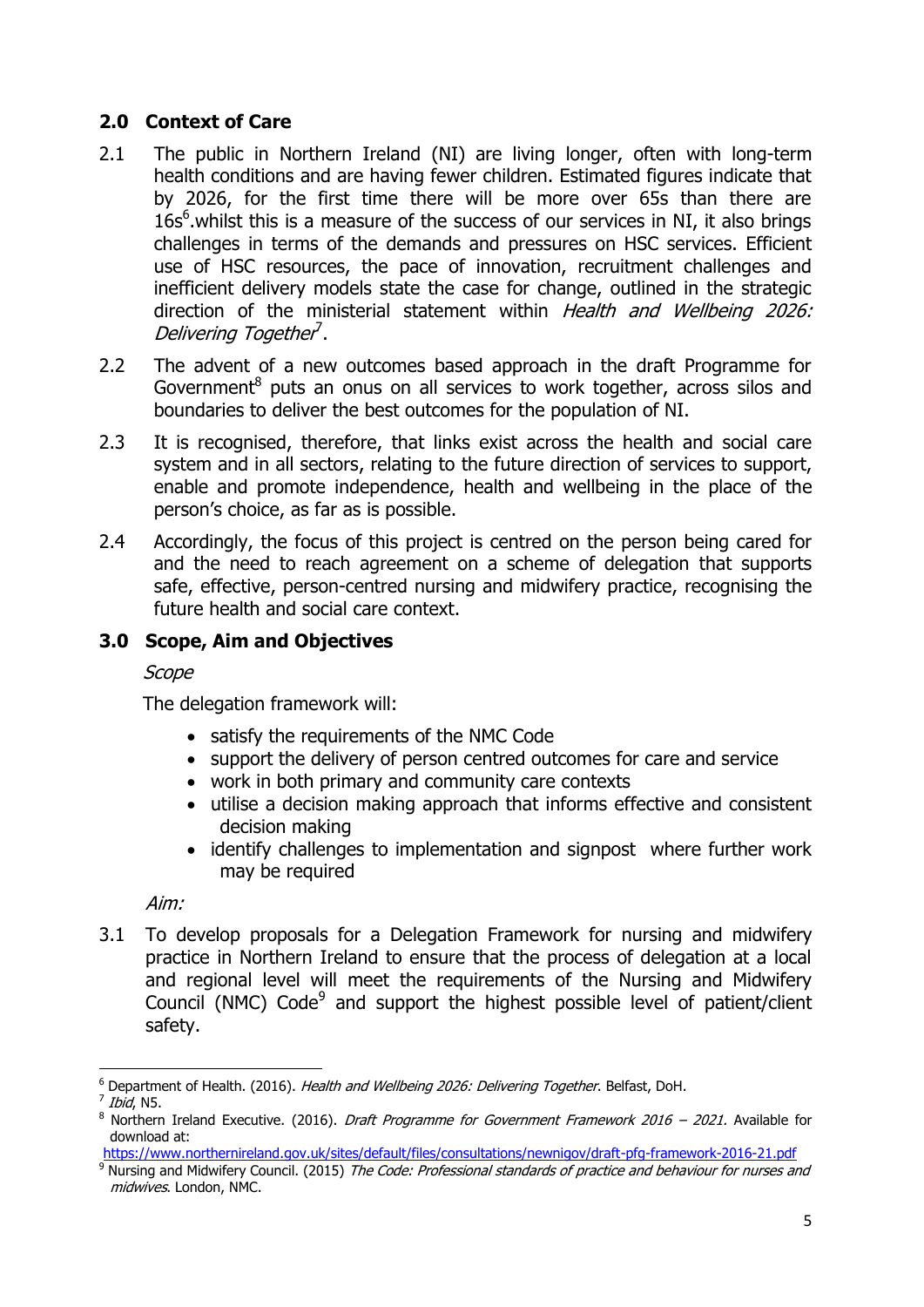**Objectives** 

- 3.2 The following objectives will support the achievement of the aim:
	- i. Conduct a review of learning of the scoping exercise (2014) and regional workshop (2015).
	- ii. Construct an outline Framework for Delegation of nursing and midwifery practice in Northern Ireland.
	- iii. Test the outline Framework with a range of stakeholders.
	- iv. Produce a final draft Framework for Delegation Framework of nursing and midwifery practice in Northern Ireland.
	- v. Submit Framework along with a short production report to CNMAC.

#### **4.0 Methodology Overview**

- 4.1 The following methodology will be employed to support the achievement of the objectives:
	- i. Using learning from national approaches, the regional scoping exercise (2014) and workshop (2015), construct an outline framework for delegation of nursing and midwifery practice.
	- ii. Convene a Task and Finish Group workshop of representatives across nursing and midwifery including, service providers in statutory and voluntary sectors, education, system regulation and staff side the purpose of which is to agree an outline Delegation Framework for care in Northern Ireland, based on the draft offered at point  $(i)$  – see Appendix 1, page 8 -for overview of the workshop held.
	- iii. Invite members of the Social Work Profession to the workshop to support opportunities for inter-professional learning.
	- iv. Agree the membership of a subgroup of the Task and Finish group who will be responsible for the further development of the draft framework – see Appendix 2, page  $9 - 10$ , for the membership of the Sub Group and Terms of Reference.
	- v. Convene meetings with the sub-group of the task and finish group to take forward the production of the final draft framework, including small scale testing in a range of service areas.
	- vi. Produce a final version of the framework, a report of the process and recommendations for consideration by CNMAC.
	- vii. Circulate the proposed final draft framework to the wider membership of the Task and Finish group for comment.
	- viii. Agree amendments with the sub-group membership before presentation to CNMAC.
- 4.2 A Work Plan to support the methodology can be found at Appendix 3, page 11.

#### **5.0 Resources**

5.1 The Northern Ireland Practice and Education Council for Nursing and Midwifery will be responsible for supporting and coordinating the progress of the work plan and outputs on behalf of the Chief Nurse for NI.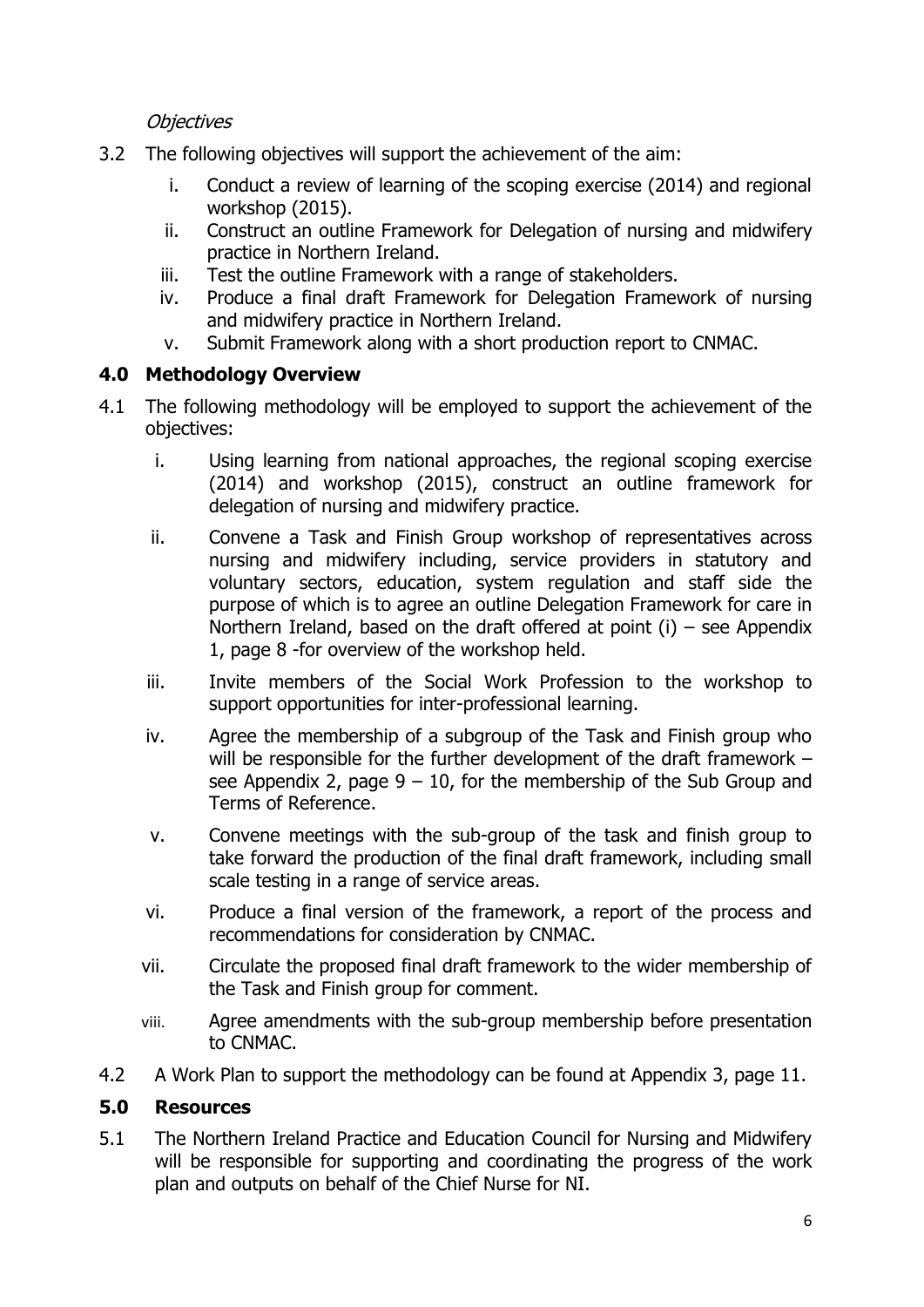5.2 Should there be a requirement for development or publication costs of a final product, the matter will be discussed with the Chief Nurse and Chief Executive of NIPEC.

#### **6.0 Project Screening**

6.1 A risk and equality screening has been completed on this project document and can be found at Appendix 4, pages  $12 - 13$ .

#### **7.0 Evaluation**

7.1 Evaluation of the project process will be conducted at the conclusion of the project period by the lead NIPEC Officer. The evaluation will focus on the process and any learning from coordinating the work, to be used in future opportunities.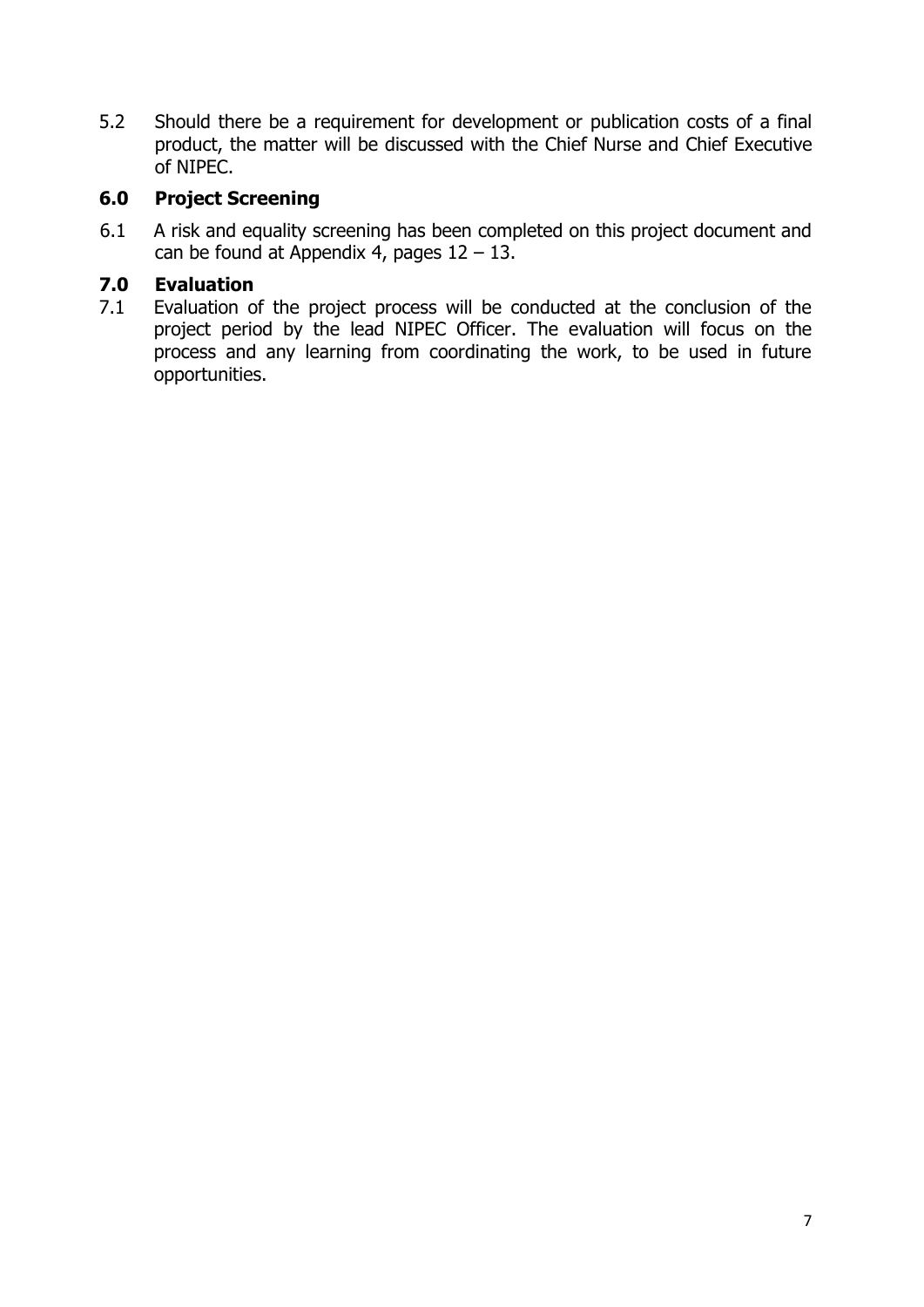#### **Appendix 1: Workshop Overview 11th October 2016**

#### **Purpose**

The purpose of the workshop was to bring together a range of nursing and midwifery colleagues from across sectors to discuss their understanding of delegation in nursing and midwifery, ideas to support effective delegation and then test an outline framework which was based on best evidence in this area. With a view to the intersection of nursing and midwifery care and services with social care, a number of social work colleagues attended the event to listen and contribute to the discussion, to enable future thinking for social care settings and inter-professional teams.

#### **Member Responsibility**

- To contribute to the achievement of the development of the outline Framework
- Participate in respectful, open debate
- Welcome and provide constructive challenge
- Manage information related to the Framework responsibly, ensuring confidentiality when required
- Participate in electronic activity related to the production of a final draft Framework

The workshop was well evaluated providing a welcomed opportunity for discussion and debate in relation to the process of delegation in Northern Ireland and presenting a potential way forward. Clear messages included: clarity of definitions and use of a single process understood by and applicable across professions that offers risk based decision support. Delegates were invited to propose themselves for representation within a Task and Finish Sub Group. It was clarified that these self-nominations would be scrutinised by the Co-Chairs and then agreed with the Trust Executive Nurses and Chief Nursing officer, Professor Charlotte McArdle.

Following the workshop meeting October 2016, a sub-group was nominated and approved by the Co-Chairs, Trust Executive Nurses and Chief Nursing officer, to take forward the production of a final draft and recommendations for submission to CNMAC. This was to include agreeing a draft for circulation to other Task and Finish Group members for comment prior to final submission.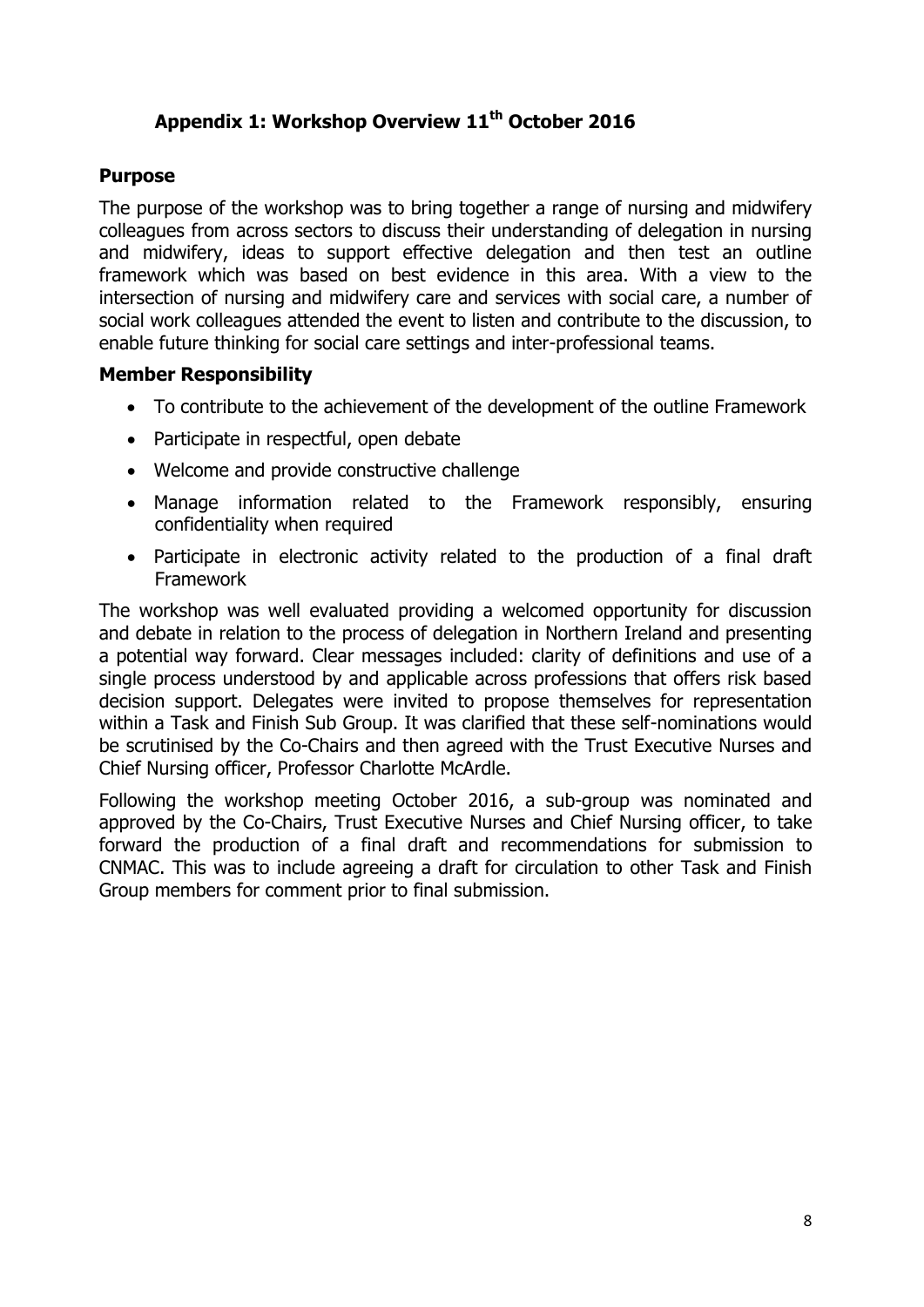| <b>NAME</b>             | <b>ORGANISATION</b> | <b>Approve / Alternative</b>            |
|-------------------------|---------------------|-----------------------------------------|
| Finlay, Heather         | <b>DoH</b>          | Heather.Finlay@health-ni.gov.uk         |
| Wallace, Verena         | <b>DoH</b>          | Verena. Wallace@health-ni-gov-uk        |
| Martin, Jillian         | DoH                 | Jillian. Martin@health-ni.gov.uk        |
| Higgins, Patricia       | <b>NISCC</b>        | Patricia.Higgins@niscc.hscni.net        |
| Rodigues, Ethel         | <b>UNITE</b>        | ethel.rodrigues@unitetheunion.org       |
| Martin, Garrett         | <b>RCN</b>          | Garrett.martin@rcn.org.uk               |
| Hughes, Breedagh        | <b>RCM</b>          | breedagh.hughes@rcm.org.uk              |
|                         | <b>UNISON</b>       | <b>TBC</b>                              |
| Pelan, Aisling          | <b>BHSCT</b>        | aisling.pelan@belfasttrust.hscni.net    |
| Rafferty, Esther        | <b>BHSCT</b>        | esther.rafferty@belfasttrust.hscni.net  |
| Devlin, Nuala           | <b>BHSCT</b>        | nuala.devlin@belfasttrust.hscni.net     |
| Brown, Fiona            | <b>NHSCT</b>        | fiona.brown@northerntrust.hscni.net     |
| Hume, Allison           | <b>NHSCT</b>        | allison.hume@northerntrust.hscni.net    |
| Pullins, Suzanne        | <b>NHSCT</b>        | suzanne.pullins@northerntrust.hscni.net |
| Burke, Mary             | <b>SHSCT</b>        | Mary.burke@southerntust.hscni.net       |
| Hamilton, Grace         | <b>SHSCT</b>        | Grace.hamilton@southerntrust.hscni.net  |
| Holmes, Sharon          | <b>SHSCT</b>        | Sharon.holmes@southerntrust.hscni.net   |
| Kelly, Linda            | <b>SEHSCT</b>       | Linda.Kelly@setrust.hscni.net           |
| <b>McRoberts Sharon</b> | <b>SEHSCT</b>       | Sharon.McRoberts@setrust.hscni.net      |
| Mills, Paul             | <b>SEHSCT</b>       | Paul.Mills@setrust.hscni.net            |
| Taylor, Janet           | <b>SEHSCT</b>       | janet.taylor@setrust.hscni.net          |
| <b>Elaine Cole</b>      | <b>SEHSCT</b>       | Elaine.Cole@setrust.hscni.net           |
| McGarvey, Brian         | <b>WHSCT</b>        | brian.mcgarvey@westerntrust.hscni.net   |
| McGrath, Brendan        | <b>WHSCT</b>        | Brendan.McGrath@westerntrust.hscni.net  |
| Witherow, Anne          | <b>WHSCT</b>        | Anne. Witherow@westerntrust.hscni.net   |
| Brown, Oriel            | PHA                 | oriel.brown@hscni.net                   |
| Devine, Maurice         | <b>CEC</b>          | maurice.devine@cec.hscni.net            |
| Watson, J-P             | Ind & Vol           | jpwatson@domesticcareni.com             |

#### **Appendix 2: Membership of Task and Finish Group Sub-Group**

#### **Responsibilities of Sub Group Membership:**

- Contribute to the achievement of the aims and objectives
- Participate in planned activity related to the production of the Framework
- Participate in respectful, open debate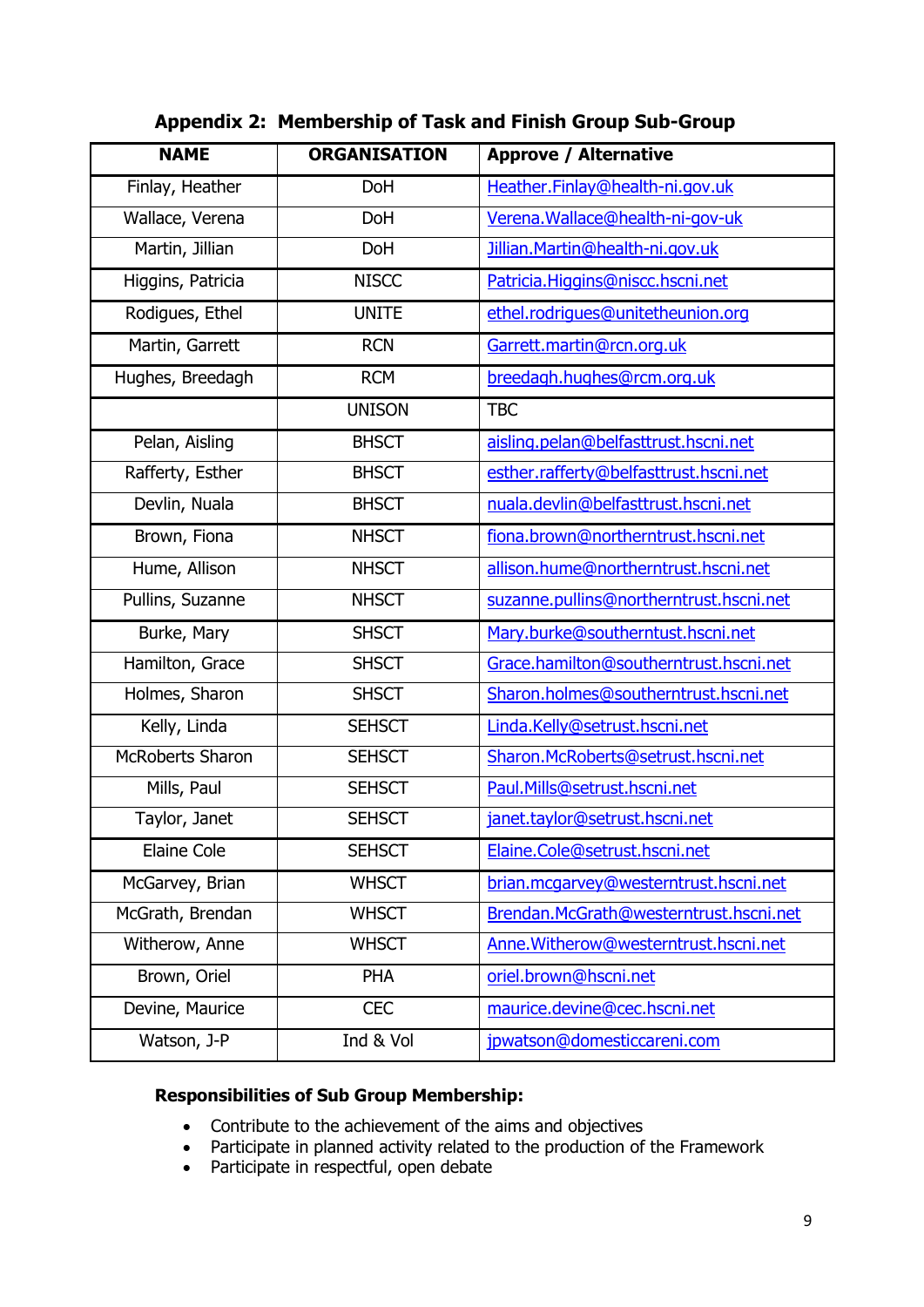- Welcome and provide constructive challenge
- Consult with individuals of appropriate expertise as required informing the production of the framework
- Actively participate in testing the final draft framework
- Manage information related to the work plan responsibly, ensuring confidentiality when required
- Attend all meetings required to develop a final draft Framework for circulation to the wider Task and Finish Group

**Meeting Dates:** Membership of Task and Finish Group is non-transferrable, other than in exceptional circumstances and with prior agreement of the Chair.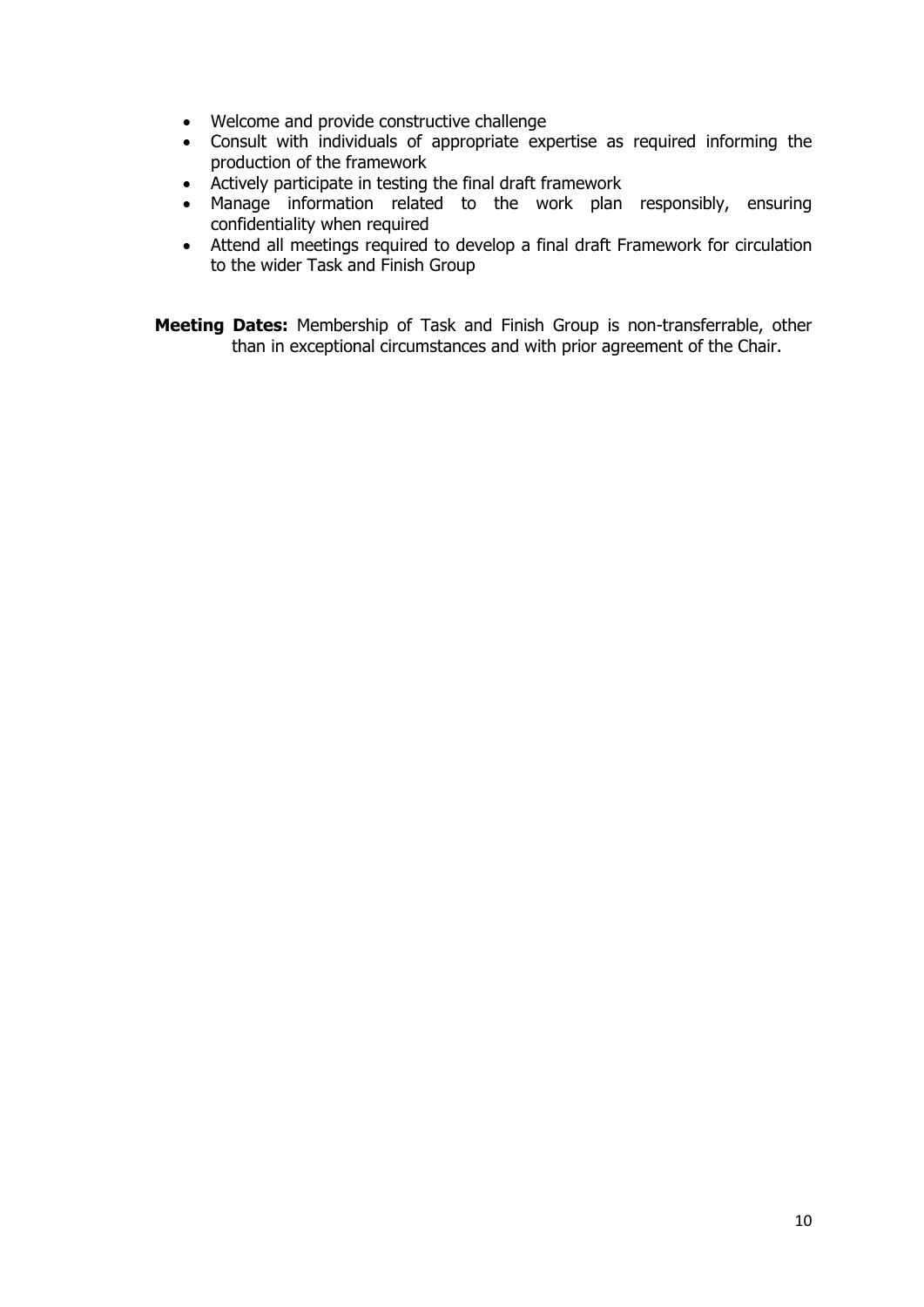#### **Appendix 3: Project Work Plan**

| <b>Methodology Area</b>                              | Sep-<br>16 | Oct-<br>16 | Nov-<br>16 | $Dec-$<br>16 | 17 | Jan-   Feb-  <br>17 | Mar-<br>17 | Apr-<br>17 | May<br>$-17$ | Jun-<br>17 | Jul-<br>17 | Aug<br>$-17$ | <b>Sept</b><br>$-17$ |
|------------------------------------------------------|------------|------------|------------|--------------|----|---------------------|------------|------------|--------------|------------|------------|--------------|----------------------|
| i. Construct an outline framework                    |            |            |            |              |    |                     |            |            |              |            |            |              |                      |
| ii. Convene a Task and Finish Group at a<br>workshop |            |            |            |              |    |                     |            |            |              |            |            |              |                      |
| iii. Invite SW reps                                  |            |            |            |              |    |                     |            |            |              |            |            |              |                      |
| iv. Agree Sub-Group members                          |            |            |            |              |    |                     |            |            |              |            |            |              |                      |
| v. Convene SG meetings                               |            |            |            |              |    |                     |            |            |              |            |            |              |                      |
| vi. Circulate Framework draft                        |            |            |            |              |    |                     |            |            |              |            |            |              |                      |
| vii. Finalise draft for CNMAC                        |            |            |            |              |    |                     |            |            |              |            |            |              |                      |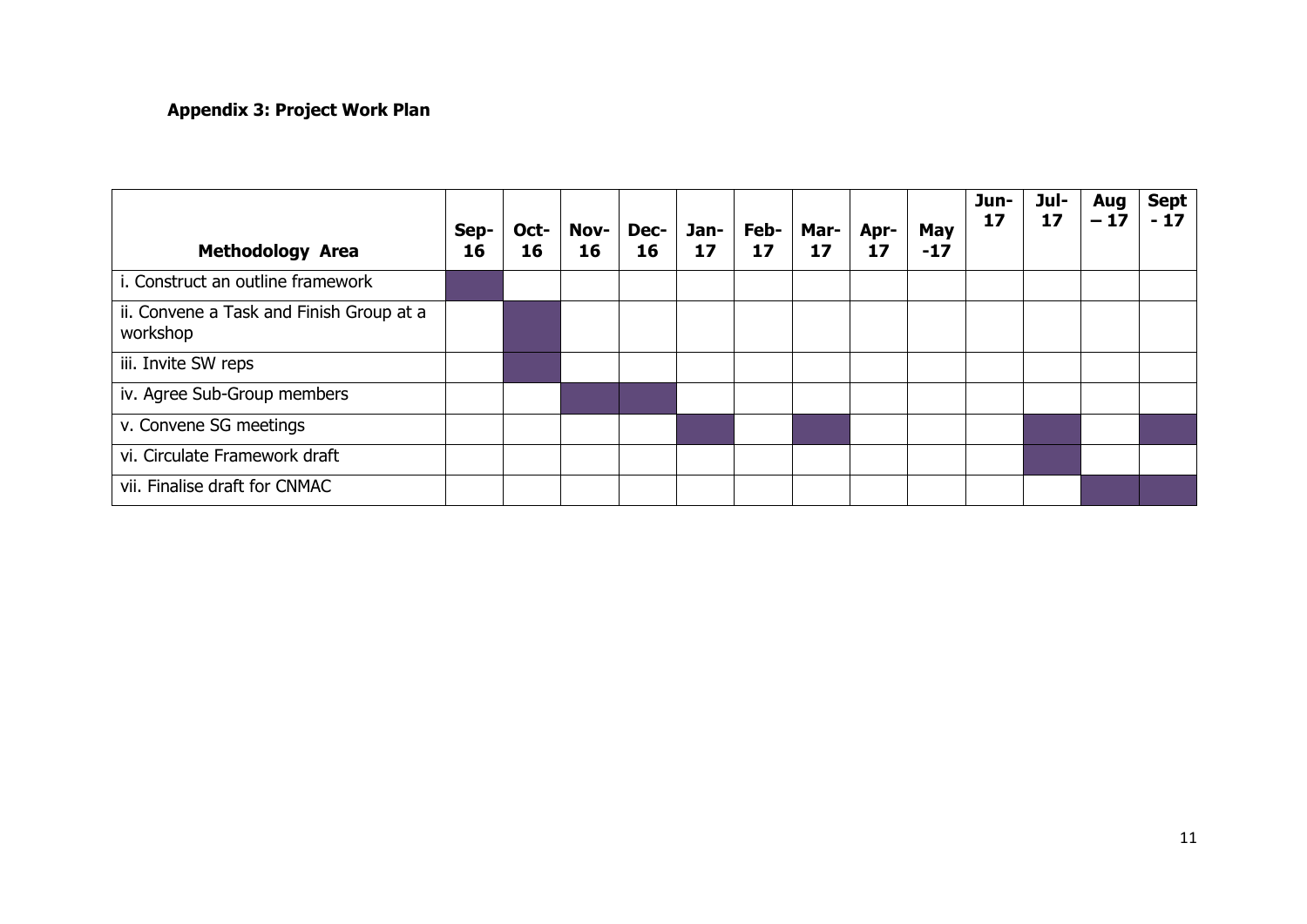## **Appendix 4 – Risk and Equality Screening**

| <b>Area</b>                                                                                                                                                                                                                                                                                                                                                                                                                                                                                                                                                                                                                                                                             | <b>Comments</b>                                                                                                                                                                                                                                                                                                                                                                                                                                                         |
|-----------------------------------------------------------------------------------------------------------------------------------------------------------------------------------------------------------------------------------------------------------------------------------------------------------------------------------------------------------------------------------------------------------------------------------------------------------------------------------------------------------------------------------------------------------------------------------------------------------------------------------------------------------------------------------------|-------------------------------------------------------------------------------------------------------------------------------------------------------------------------------------------------------------------------------------------------------------------------------------------------------------------------------------------------------------------------------------------------------------------------------------------------------------------------|
| <b>Risk Management questions</b>                                                                                                                                                                                                                                                                                                                                                                                                                                                                                                                                                                                                                                                        |                                                                                                                                                                                                                                                                                                                                                                                                                                                                         |
| Have any risks been identified?                                                                                                                                                                                                                                                                                                                                                                                                                                                                                                                                                                                                                                                         | Resourcing, timescales and engagement                                                                                                                                                                                                                                                                                                                                                                                                                                   |
| What is the potential impact of these?<br>$\bullet$                                                                                                                                                                                                                                                                                                                                                                                                                                                                                                                                                                                                                                     | Failure to complete project successfully, loss of<br>credibility to individuals involved.                                                                                                                                                                                                                                                                                                                                                                               |
| How can these be mitigated or have<br>$\bullet$<br>alternatives options been identified<br>which would have a lower risk<br>outcome?                                                                                                                                                                                                                                                                                                                                                                                                                                                                                                                                                    | Project management processes, terms of reference.<br>Appropriate nominations to Task and finish Group<br>and Sub-Group achieved through relevant<br>information being supplied to stakeholders.<br>Appropriate governance processes in place.                                                                                                                                                                                                                           |
| Where negative impacts are<br>$\bullet$<br>unavoidable, has clarity been given to<br>the business need that justifies them?                                                                                                                                                                                                                                                                                                                                                                                                                                                                                                                                                             | None identified as yet $-$ there is potential for<br>increased resource implications through<br>implementation, but not through the development of<br>the framework.                                                                                                                                                                                                                                                                                                    |
| <b>Equality and Human Rights questions</b>                                                                                                                                                                                                                                                                                                                                                                                                                                                                                                                                                                                                                                              |                                                                                                                                                                                                                                                                                                                                                                                                                                                                         |
| What is the likely impact on equality of<br>$\bullet$<br>opportunity for those affected by this<br>policy for each of the Section 75 equality<br>categories (minor/major/none)?<br>Are there opportunities to better promote<br>$\bullet$<br>equality of opportunity for people within<br>the Section 75 equality categories?<br>To what extent is the policy likely to<br>$\bullet$<br>impact on good relations between people<br>of a different religious belief, political<br>opinion or racial group<br>(minor/major/none)?<br>Are there opportunities to better promote<br>good relations between people of a<br>different religious belief, political opinion<br>or racial group? | Process is underway to equality screen project plan<br>and determine any implications from a human rights<br>perspective.<br>A screening of the initiative has been undertaken and<br>can be viewed at<br>http://www.hscbusiness.hscni.net/services/2166.htm.<br>Using the Equality Commission's screening criteria no<br>significant equality implications have been identified.<br>This initiative will therefore not be subject to an<br>equality impact assessment. |
| $NB$ – please refer to NIPEC's Equality<br>Screening Policy and Screening Templates to<br>assist in considering equality and human<br>rights                                                                                                                                                                                                                                                                                                                                                                                                                                                                                                                                            |                                                                                                                                                                                                                                                                                                                                                                                                                                                                         |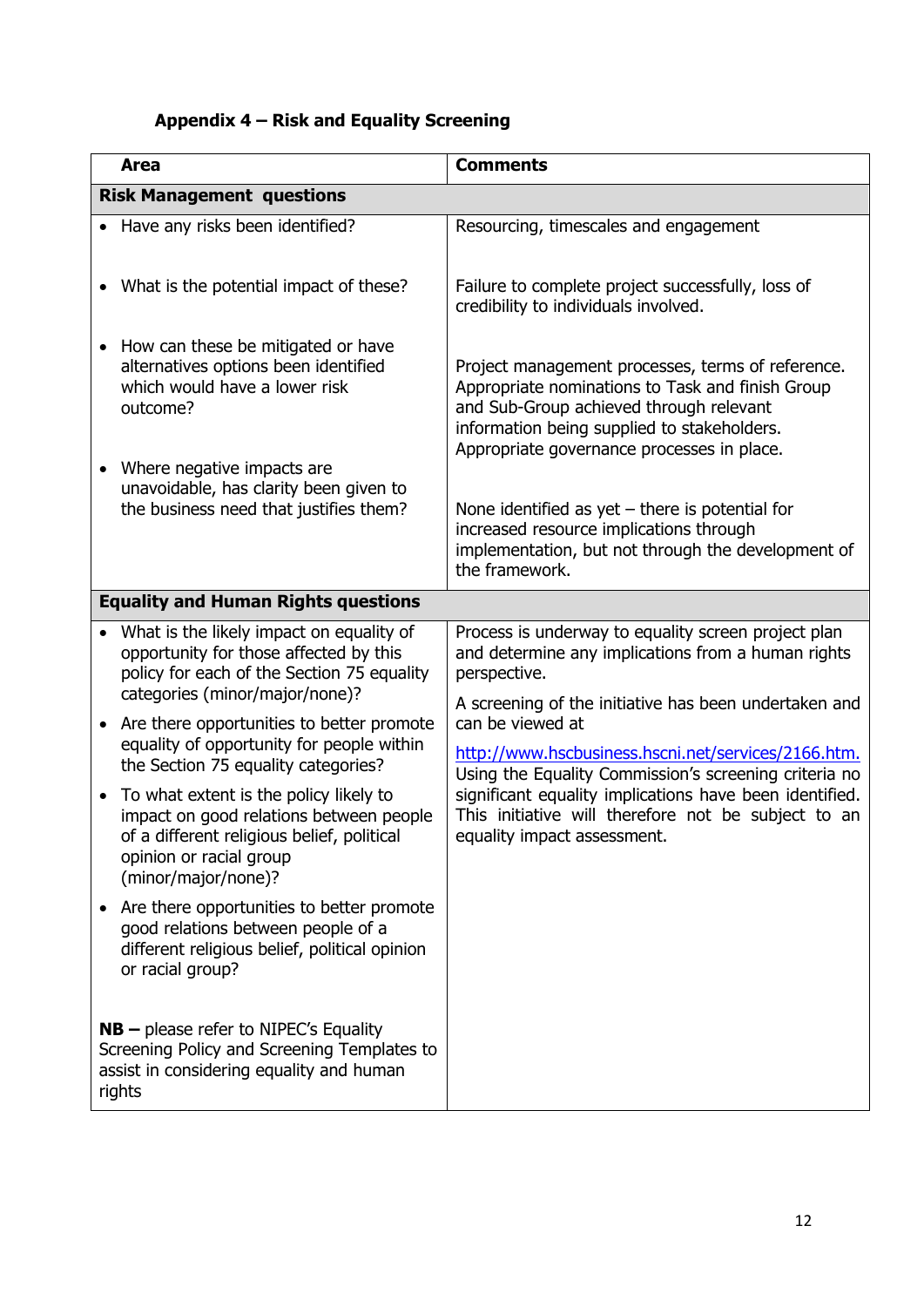## **Appendix 4 – Risk and Equality Screening**

**Contd.** 

| <b>Privacy Impact Assessment (PIA) questions</b>                                                                                                                                                                                   |                                                            |  |  |  |  |  |
|------------------------------------------------------------------------------------------------------------------------------------------------------------------------------------------------------------------------------------|------------------------------------------------------------|--|--|--|--|--|
| Will the project use personal information and/or pose<br>genuine risks to the privacy of the individual?                                                                                                                           | No.                                                        |  |  |  |  |  |
|                                                                                                                                                                                                                                    | No                                                         |  |  |  |  |  |
| Will the project result in a change of law, the use of<br>new and intrusive technology or the use of private or<br>sensitive information, originally collected for a limited<br>purpose, to be reused in a new and unexpected way? |                                                            |  |  |  |  |  |
| <b>Personal and Public Involvement (PPI) questions</b>                                                                                                                                                                             |                                                            |  |  |  |  |  |
| Has a requirement for PPI been identified, and if so,<br>what level of PPI will be required for the project?                                                                                                                       | To be determined through the Task and<br>Finish Sub-Group. |  |  |  |  |  |
| $NB$ – please refer to and use NIPEC's PPI Decision<br>Tree/Algorithm to assist in considering PPI                                                                                                                                 |                                                            |  |  |  |  |  |